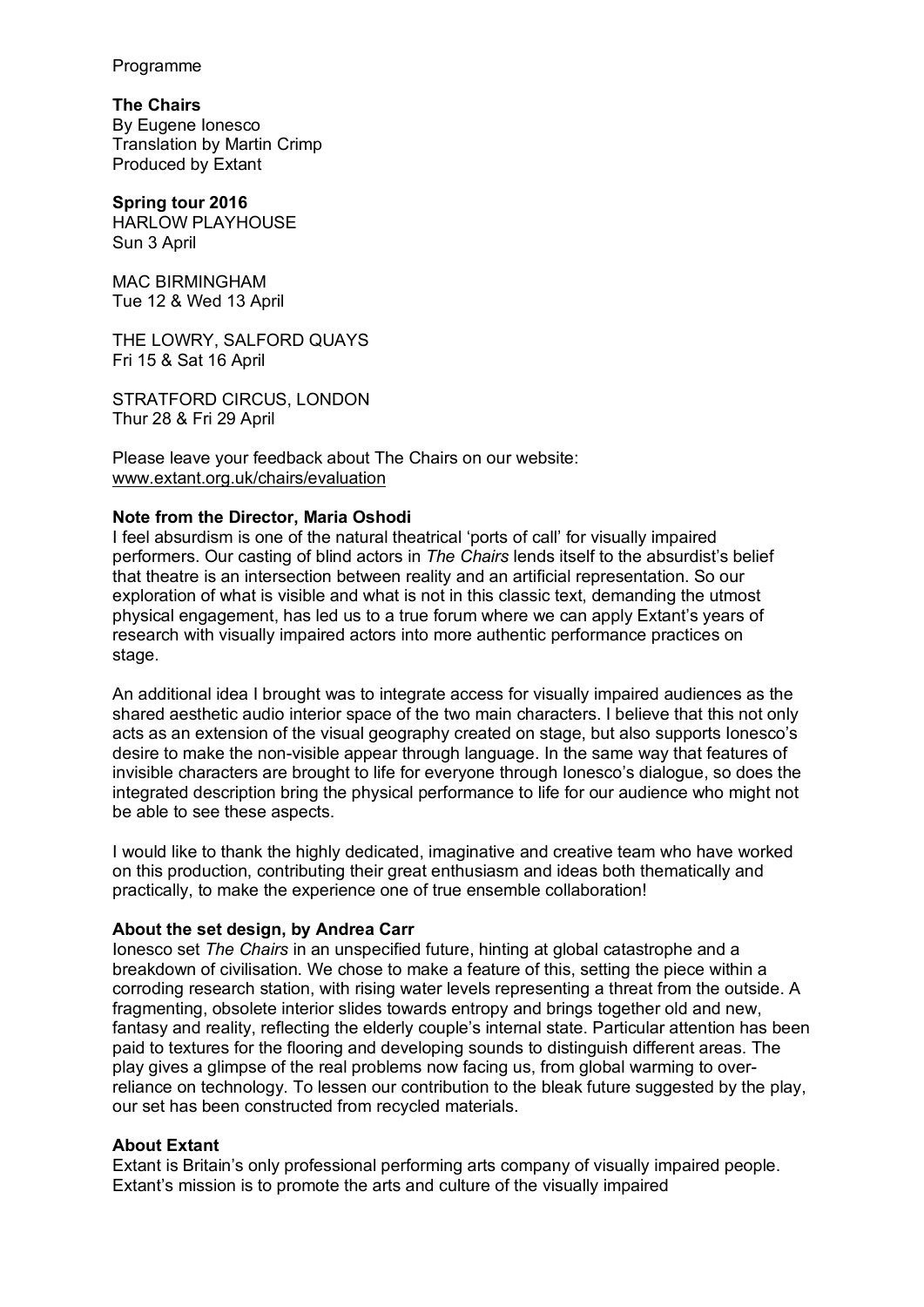community through a programme of research and development, touring and productions, and participation and training for both adults and young people.

Our patrons: Juliet Stevenson CBE and Clive Merrison

Join our mailing list to find out about future tours, training and participation opportunities by: emailing info@extant.org.uk calling 020 7820 3737 or via our website www.extant.org.uk

You can also find us on: Facebook at /ExtantCompany Audioboo at /channel/extant Twitter @Extantltd #extantchairs

**Cast**

**Old Woman** Heather Gilmore **Old Man** Tim Gebbels **The Orator** & Assistant Stage Manager Alex Donaghy

**Creative and Production Team Director** Maria Oshodi **Assistant Director** Julie Osman **Set and Costume Design** Andrea Carr **Sound Design and AD Development** Thor McIntyre-Burnie **Composer** Peter Bosher **Lighting Design** Steve Lowe **Production Manager** Stacey Choudhury-Potter **Technical Stage Manager** Anna Matthews **Stage Manager** Beatrice Galloway **Sound Technician** Louise Gregory **Movement Coach** Aidan Treays **Access Support** Anna Van de Poorten **Executive Director** Tabitha Allum **Participation Programme Manager** Jodie Stus **Out Reach Manager** Louise Dickson **Administration** Joanna Lally **Assistant Producer** Turtle Key Arts **Film and Production** Primo Digital Video Productions **Photography** Lily Owen **Braille** Andrew Hodgson **Press and Marketing Turtle Key Arts Publicity Design** Topright Design **Website** timjukesdesign.com

### **Biographies**

**Heather Gilmore** has a long association with Extant including 2012's *Sheer*. She has acted with Clean Break theatre, The Sadista Sisters and HardCorps.

**Tim Gebbels** has been acting professionally for over fifteen years. TV credits include: Torch Wood and The Bill. In Theatre he has worked for Oxfordshire Touring Theatre and Graeae as well as Extant on several previous occasions.

**Maria Oshodi's** first play, *The S Bend*, was produced by Royal Court Theatre's Young